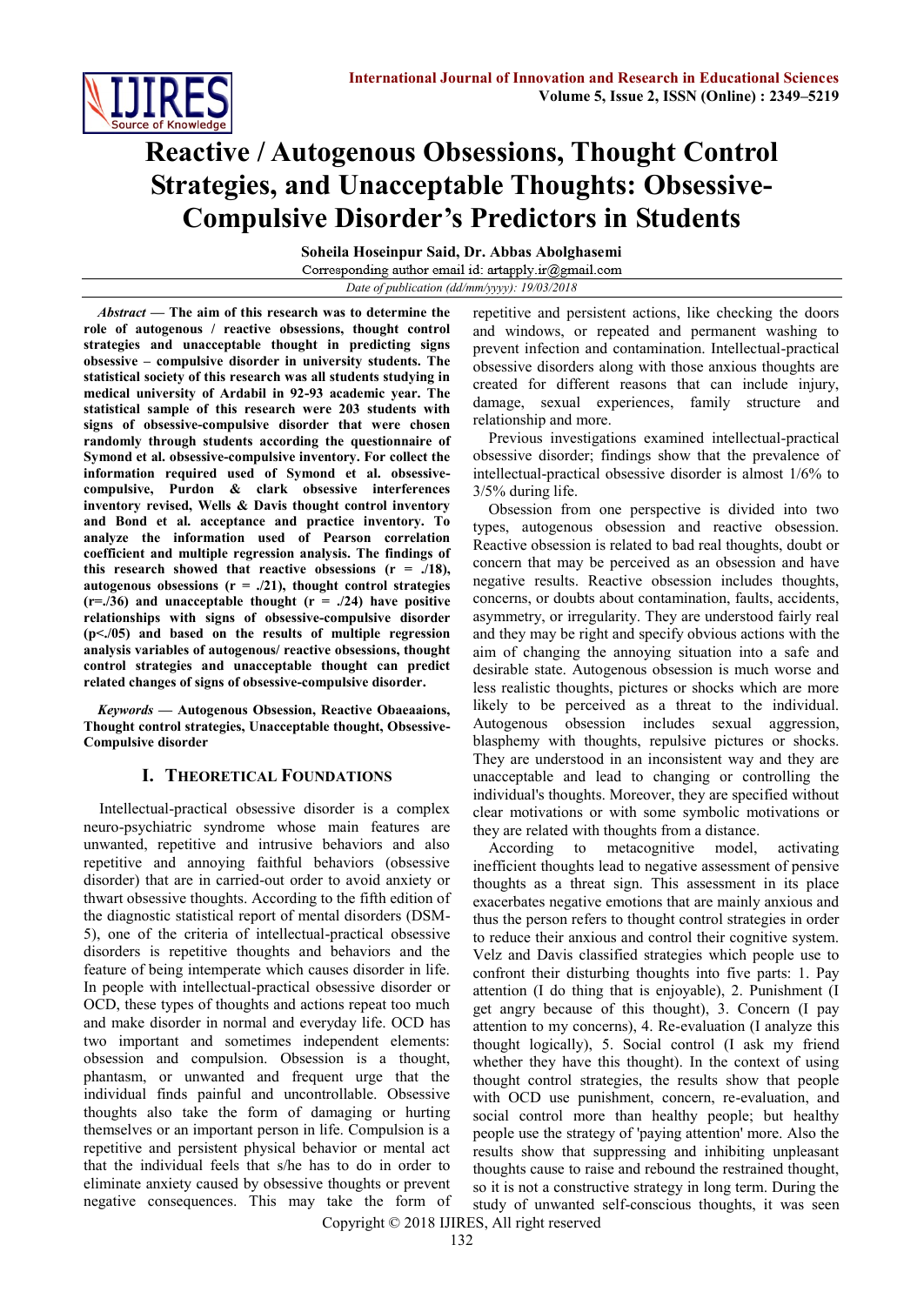

that some patients with this disorder believe that their unacceptable and unpleasant thoughts can have impact on events of outer world as a main feature of OCD. For this reason, Rachman points out that uncertainty in remembering events is a feature of obsessive observations. In his new cognitive theory about mandatory checkout, Rachman describes lack of confidence in memory as a main feature of continuing mandatory checkout. Thus, the person's beliefs about their memory abilities by creating a faulty cycle in which initial doubts about their actions and recalling these acts lead to repeated behaviors and loss of confidence in their memory that creates the continuation of intellectual-practical obsessive disorder. Investigations on autogenous and reactive obsessions and thought control strategies and uncontrollable thoughts show that autogenous and reactive obsessions as two subgroups of intellectual-practical obsessive disorder have positive and significant relation with the signs of intellectual-practical obsessive disorder and reactive obsession is understood fairly real and it is less acceptable, while autogenous obsession is more unreal and unacceptable. Further, people with reactive obsession sometimes for the negative consequences associated with their obsession feel threat and danger that shows the concept of potential damage to them or others. In contrast, people with autogenous obsession feel danger with their mental interveners, and also the result show that there is a communication model between autogenous obsession and reactive obsession with recognition and correlated symptoms (like obsessive beliefs). Also according to DSM-5, there is no need for the person to have both intellectual and reactive obsessions to overtake intellectual-practical obsessive disorder, and the presence of one of them is sufficient. The results about relation between thought control strategies and obsession symptoms show that there is a positive relation between the overall score of thought control and obsessive symptoms in the non-clinical communication. Also among thought control strategies, punishment, concern, paying attention, and re-evaluation there was a positive significant correlation with obsessive symptoms. Due to the results among the thought control subscales, punishment has the strongest positive correlation with check symptoms and slowness and obsessive hesitation. Concern strategy has a positive significant relation with check, slowness, and hesitation. Investigations show that irrational beliefs can cause intellectual-practical obsessive disorder and many studies point out a positive significant relation between OCD symptoms and integration of thoughts. They consider it a powerful predictor of OCD symptoms. Studies show that there is a positive significant relation between integration of thoughts and its subscales with obsessive symptoms.

The existence of a healthy community in terms of mental health is dependent on the health of the smaller parts of that community, including types of communities, families, and groups in that company. Among these, students as a large and important part of society have a great importance. The presence of healthy students with high level of mental health can have a significant effect on mental health of other people, groups, families and generally the society. Obsessive-compulsive disorderobsessive-compulsive disorder disorder is the fourth most common psychiatric disorder in the world and the mean age of the onset of this disorder is about twenty years. Cognitive factors are very effective in onset, survival and durability of this disorder and can overtake students who make up a large part of society. Obsession classification to autogenous and reactive obsession is a new classification and due to this matter, little research has been done on them in Iran. These two types of obsessions have differences in the field of the originator, impact trend on behavior, and control strategies. Knowing these differences and their impact on predicting the obsessivecompulsive disorderobsessive-compulsive disorder disorder in students can be a hope for effective treatments of this disorder in the future.

## **II. METHOD**

Research design: this research is sectional and the type is of a correlation study that has been carried out in order to determine the role of autogenous and reactive obsessions, thought control strategies, and unacceptable thoughts in predicting the symptoms of obsessivecompulsive disorderobsessive-compulsive disorder disorder in the students. In this research, autogenous and reactive obsessions, thought control strategies, and unacceptable thoughts are considered as predictor variables and obsessive-compulsive disorderobsessivecompulsive disorder disorder is considered as criterion variables.

Subjects: statistical sample of this research is all of the students of Ardabil University of Medical Sciences with a population of 1585 students in the academic year of 2013- 2014. The sample of this research was 203 students with the symptoms of obsessive-compulsive disorderobsessivecompulsive disorder disorder that were chosen based on the score of Symond et al. obsessive-compulsive disorderobsessive-compulsive disorders questionnaire (2000). Considering that in a correlation research the suitable sample is 30, because of checking 4 variables, the suitable sample was 120. But to increase the external creditably of the research, 203 students were chosen with the mean age of 21/07 and standard deviation of 2/5.

# **III. MEANS**

Obsessive-compulsive disorderObsessive-compulsive disorder questionnaire: obsessive-compulsive disorderobsessive-compulsive disorder questionnaire (Symond et al. 2000) is a self-monitoring measurement in 42 items about obsession symptoms (like washing, controlling, doubting, ordering, obsessive thoughts, hoarding, and neutralizing). This questionnaire's items with a 5-degree Likert scale (4-0) measures the frequency of signs and severity of related anxiety. Foa et al. showed that people with OCD in obsessive-compulsive disorderobsessive-compulsive disorder questionnaire were significantly higher in terms of anxiety and frequency of total scores than people with pervasive social phobia, post-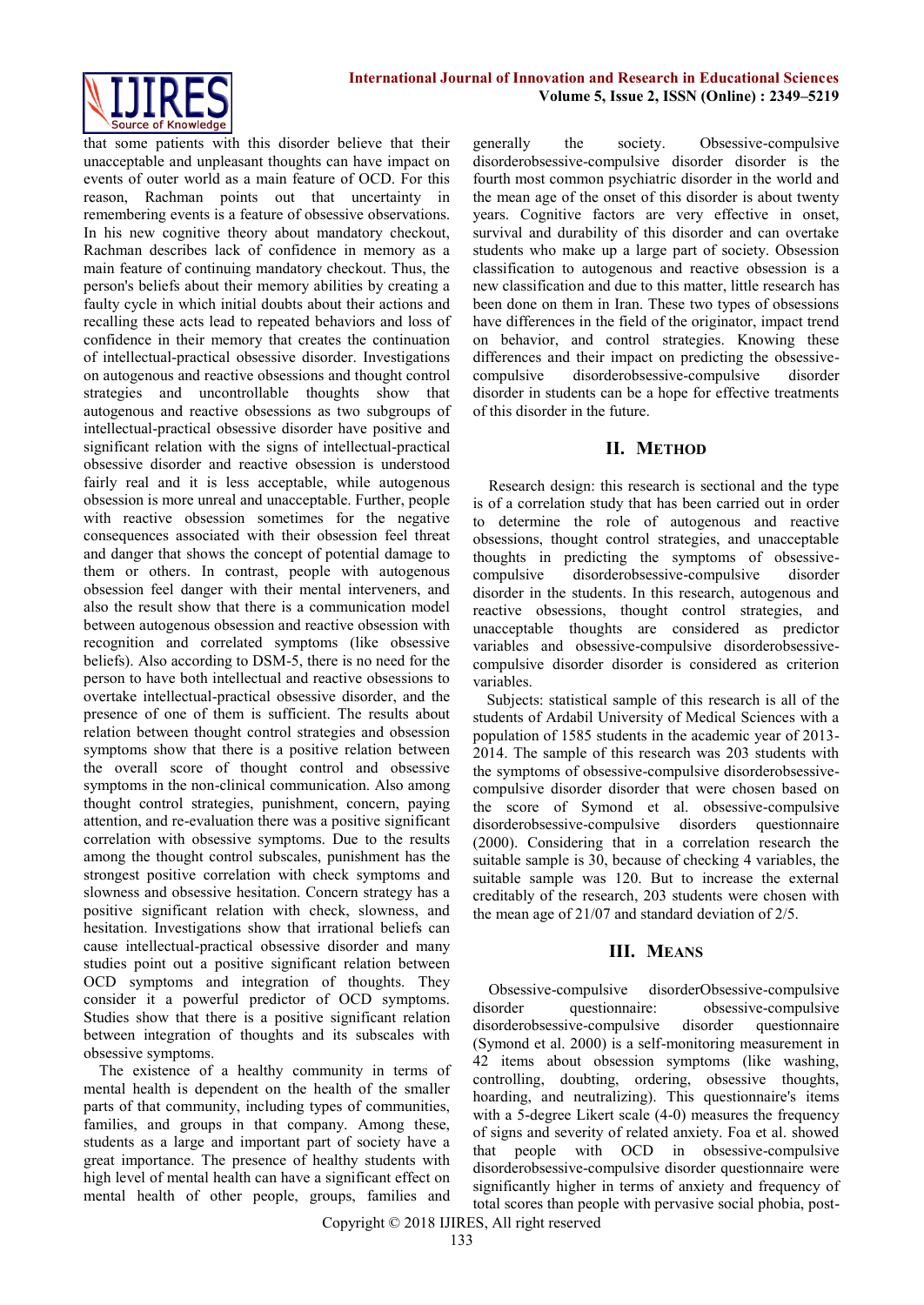

traumatic stress disorder, and the normal group. The internal consistency coefficient of this questionnaire was in the range of 0/86 to 0/95 and the reliability coefficient of retest was in the range of 0/84 to 0/90. This questionnaire with other self-monitoring means of the obsessive-compulsive disorderobsessive-compulsive disorder's signs had a highly 0/65 to 0/81 correlation (convergent credentials). Strong psychometric features of obsessive-compulsive disorderobsessive-compulsive disorder's questionnaire have been proved in the sample of the students. This questionnaire is used in the prevalence assessment of obsessive-compulsive disorderobsessivecompulsive disorder disorder. Hudson, Ruchman (16) and Sticket (17) reported a reliability of 0.89 by retest method, and Dadfar (18) obtained a reliability coefficient of 0.84 and, through Yale-Brown Obsessive Compulsive Scale, a convergent validity of 0.87.

Autogenous and reactive obsession scale: revised questionnaire for obsessive interventions (RO2) part 1 is a self-monitoring questionnaire with 52 items that measures interventive thoughts in a 7-part scale (0-6). This tool was chosen due to its strong psychometric features as well as records in order to measure autogenous and reactive obsessions. English version of this tool has enough creditably and reliability. In this research, the Cronbach's alpha coefficients of this scale measured 0/81.

Thought control strategies scale: thought control strategies' questionnaire was built by Velz and Davis for examining the individual's differences in order to use thought control strategies and relation between strategies and emotional vulnerability. This questionnaire has five subscales which include: distraction, social control, concern, punishment, and re-evaluation. Thought control questionnaire is applicable for non-sick people, patients with depression or post-traumatic stress. Trend to use concern and punishment as control strategies or pathological concern has a positive relation. The other subscales of thought control scale (distraction, social control, and re-evaluation) showed a significant relation to above variables; but in Velz and Davis experiment, vulnerability was reported as a negative correlation with stress. Velz and Davis came to the conclusion that using concern and punishment to control unwanted thoughts is related to preparation for emotional problems. It is likely that the other subscales (for example social control, reevaluation, and distraction) do not show a significant correlation with anxiety, but under some conditions there is a positive relation with mental health indicators. Thought control questionnaire has 30 items which subjects responded to any item with a 4-degree scale (never, sometimes, often, and always). These responses are graded in order of 1, 2, 3, and 4 respectively. The 5, 8, and 12 items are graded reversely. Cronbach's alpha coefficients of thought control questionnaire were reported 0/77. This coefficient was reported as follows: distraction 0/72, social control 0/79, concern 0/71, and punishment 0/64. And also the retest reliability coefficient of this questionnaire was 0/72 after five weeks. The retest reliability coefficient was reported as follows: distraction 0/68, social control 0/83, concern 0/76, punishment 0/67, and re-evaluation 0/83. To check the validity of this questionnaire, trait anxiety, Eysenck's neuroticism, and concerned Penn state experiment were used. Some of these questionnaire's subscales had a significant correlation with the above experiments. Differential validity of thought control questionnaire has been shown in studies comparing patient and symptomatic groups. In Iran Goudarzi and Torkanburi Esmail considered the Cronbach's alpha coefficient 0/81 for the whole questionnaire and reported it for the other subscales as follows: paying attention 0/79, social control 0/70, concern 0/70, punishment 0/76, and re-evaluation 0/70.

Unacceptable thoughts scale: the practicable tool is the latest version of acceptance and practice questionnaire. This questionnaire includes 12 questions and is graded on a 7-degree Likert scale. This questionnaire measures acceptance, experimental avoidance, and lack of mental flexibility. Its average of Cronbach's alpha coefficient is 0/84 (0/78-0/88) for clinical and non-clinical groups and its 3 and 12 months' revision validity is 0/81 and 0/78, respectively. In addition, this questionnaire showed a significant correlation with Beck depression, Beck anxiety, anxiety, stress, depression, and general health questionnaire. In Iran Imane Abbasi, et al. used exploratory factor analysis in the main component way in order to obtain structural validity. The Cronbach's alpha coefficient was measured 0/86 and after examining the experiment, they identified that the experiment has enough validity and reliability.

#### **IV. FINDING**

The demographic findings of this study show that 42/4% of the case study students were males and 67/6% of them were females; 65/5% of the case study students were undergraduate and 34/5% were studying for master's degree; 88/2% of them were single and 6/9% of them were married; 24/1% of them were the first child and 5/5% of them were the fourth child or higher in their birth order. Chart 1 shows the average and standard deviation of the research variables. As can be seen, the mean total score of the case study of obsessive-compulsive disorderobsessivecompulsive disorder is 69/35 with a standard deviation of 27/81, the mean of reactive obsession is 37/95 with a standard deviation of 6/23, the mean of autogenous obsessions is 33/50 with a standard deviation of 7/31, the mean of total score of thought control strategies is 64/71 with a standard deviation of 8/45, the mean of unacceptable thoughts is 31/99 with a standard deviation of 64/71.

Pearson correlation analysis was used in order to investigate the relation between autogenous and reactive obsession, thought control strategies, unacceptable thoughts and obsessive-compulsive disorderobsessivecompulsive disorder symptoms. According to the results of correlation analysis of chart 2, the category of reactive obsessions has a significant positive correlation with the total scores of obsessive-compulsive disorderobsessivecompulsive disorders category ( $p < 0/01$ ,  $r = 0/18$ ). Also autogenous obsession has a positive significant correlation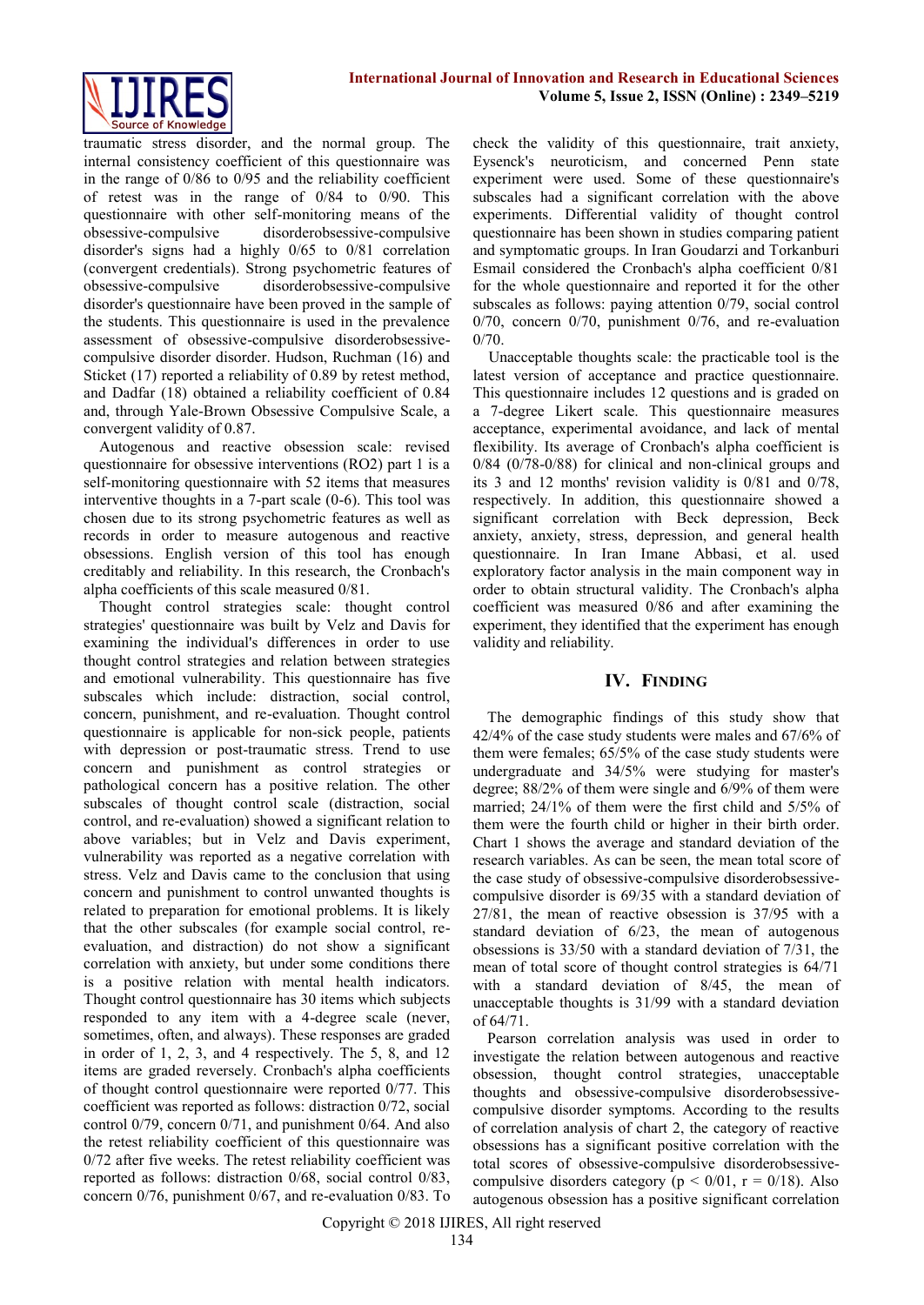

with the total scores of obsessive-compulsive disorderobsessive-compulsive disorder ( $p < 0/01$ ,  $r =$ 0/21). Among the subscales of thought control strategies, social control ( $p < 0/01$ ,  $r = 0/29$ ) and concern ( $p < 0/01$ , r  $= 0/44$ ) there is the highest correlation and distraction (p < 0/01,  $r = 0/21$ ) and re-evaluation ( $p < 0/01$ ,  $r = 0/16$ ) have the least correlation with obsessive-compulsive disorderobsessive-compulsive disorder symptoms. Correlation rate of punishment subscale with intellectualpractical symptoms measured  $p < 0/01$ ,  $r = 0/28$ . Thus, more use of thought control strategies is more related with obsessive symptoms. Also unacceptable thoughts have a positive significant correlation with obsessive-compulsive disorderobsessive-compulsive disorder ( $p < 0/01$ ,  $r =$  $0/24$ ).

| Standard<br>Deviation | Average | Variables                 |                                  |
|-----------------------|---------|---------------------------|----------------------------------|
| 16/88                 | 30/56   | Intellectual<br>obsession | Obsessive-                       |
| 11/81                 | 28/79   | Practical<br>obsession    | compulsive<br>disorderObsessive- |
| 27/81                 | 59/35   | Total                     | compulsive disorder              |
| 6/23                  | 37/95   | Total                     | Reactive obsession               |
| 7/31                  | 33/05   | Total                     | Autogenous<br>obsession          |
| 3/01                  | 13/51   | Distraction               |                                  |
| 3/0.5                 | 13/90   | Social<br>control         |                                  |
| 3/24                  | 12/72   | Punishment                | Thought<br>control               |
| 3/31                  | 11/21   | Concern                   | strategies                       |
| 2/81                  | 13/36   | Re-<br>evaluation         |                                  |
| 8/45                  | 64/71   | Total                     |                                  |
| 8/30                  | 31/99   | Total                     | Unacceptable<br>thoughts         |

Chart 1-average and standard deviation of the research variables

| Obsessive-<br>compulsiv<br>disorder<br>e<br>Obsessive-<br>compulsiv<br>e disorder | Practical<br>obsessio<br>n | Intellectual<br>obsession | <b>Statistics</b>          | Variable               |
|-----------------------------------------------------------------------------------|----------------------------|---------------------------|----------------------------|------------------------|
| 0/18                                                                              | 0/14                       | 0/20                      | Correlation<br>coefficient | Reactive<br>obsessions |
| $*0/01$                                                                           | $*0/04$                    | $*0/005$                  | Significance<br>level      |                        |
| 0/21                                                                              | 0/18                       | 0/22                      | Correlation<br>coefficient | Reactive<br>obsessions |
| $*0/003$                                                                          | $*0/01$                    | $*0/002$                  | Significance<br>level      |                        |
| 0/21                                                                              | 0/24                       | 0/18                      | Correlation<br>coefficient | Distraction            |
| $*0/003$                                                                          | $*0/001$                   | $*0/01$                   | Significance<br>level      |                        |
| 0/29                                                                              | 0/30                       | 0/28                      | Correlation<br>coefficient | Social<br>control      |

| $*0/001$ | $*0/001$ | $*0/001$ | Significance |              |
|----------|----------|----------|--------------|--------------|
|          |          |          | level        |              |
| 0/28     | 0/25     | 0/28     | Correlation  | Punishment   |
|          |          |          | coefficient  |              |
| $*0/001$ | $*0/001$ | $*0/001$ | Significance |              |
|          |          |          | level        |              |
| 0/44     | 0/41     | 0/44     | Correlation  | Concern      |
|          |          |          | coefficient  |              |
| $*0/001$ | $*0/001$ | $*0/001$ | Significance |              |
|          |          |          | level        |              |
| 0/16     | 0/16     | 0/15     | Correlation  | Re-          |
|          |          |          | coefficient  | evaluation   |
| 0/02     | 0/03     | 0/03     | Significance |              |
|          |          |          | level        |              |
| 0/36     | 0/33     | 0/36     | Correlation  | Total        |
|          |          |          | coefficient  |              |
| $*0/001$ | $*0/001$ | $*0/001$ | Significance |              |
|          |          |          | level        |              |
| 0/24     | 0/22     | 0/25     | Correlation  | Unacceptable |
|          |          |          | coefficient  | thoughts     |
| $*0/003$ | $*0/001$ | $*0/01$  | Significance |              |
|          |          |          | level        |              |
| $\sim$   | . .      | $\sim$   |              |              |

Chart 2-correlation coefficient of reactive and autogenous obsessions, thought control strategies and unacceptable thoughts with obsessive-compulsive disorderobsessive-compulsive disorder disorder symptoms.

Multiple regression analysis results showed that autogenous and reactive obsessions have a significant relation with intellectual-practical symptoms ( $F = 4/52$ , df  $= 2$ ,  $p < 0/01$ ). 3/2% of variance of intellectual-practical disorder symptoms is identified by reactive obsessions and 4/3% of that is identified by autogenous obsessions. According to Beta amounts, reactive obsessions ( $\beta$  = 0/177) and autogenous obsessions (β = 0/138) can predict the changes related to symptoms of obsessive-compulsive disorderobsessive-compulsive disorder disorder significantly. The results of regression analysis about the contribution of thought control subscales show the impact of these subscales on obsessive-compulsive disorderobsessive-compulsive disorder symptoms  $(F =$ 13/28, df = 5,  $p \le 0/01$  in predicting symptoms of obsessive-compulsive disorderobsessive-compulsive disorder disorder presented in chart 4. According to these findings subscales of distraction  $(r = 0/210)$ , social control  $(r = 0/332)$ , punishment  $(r = 0/424)$ , and re-evaluation  $(r = 1/332)$ 0/503) have a significant relation with obsessivecompulsive disorderobsessive-compulsive disorder disorder. Totally 25/3% of the variance of obsessivecompulsive disorderobsessive-compulsive disorder disorder symptoms is identified by thought control strategies components. Due to Beta amounts distraction (β  $= -0/210$ ), social control (β = 0/259), punishment (β = 0/265), and concern ( $\beta = 0/297$ ) can predict the changes related to symptoms of obsessive-compulsive related to symptoms of obsessive-compulsive disorderobsessive-compulsive disorder disorder significantly. Also the results of regression analysis in chart 5 show that unacceptable thoughts have a significant relation with obsessive-compulsive disorderobsessivecompulsive disorder symptoms (F = 12/71, df = 1, p <  $0/01$ ,  $r = 0/224$ ). 5/9% of symptoms variance of obsessivecompulsive disorderobsessive-compulsive disorder disorder is identified by unacceptable thoughts. Due to Beta amounts, unacceptable thoughts ( $\beta = 0/224$ ) can

Copyright © 2018 IJIRES, All right reserved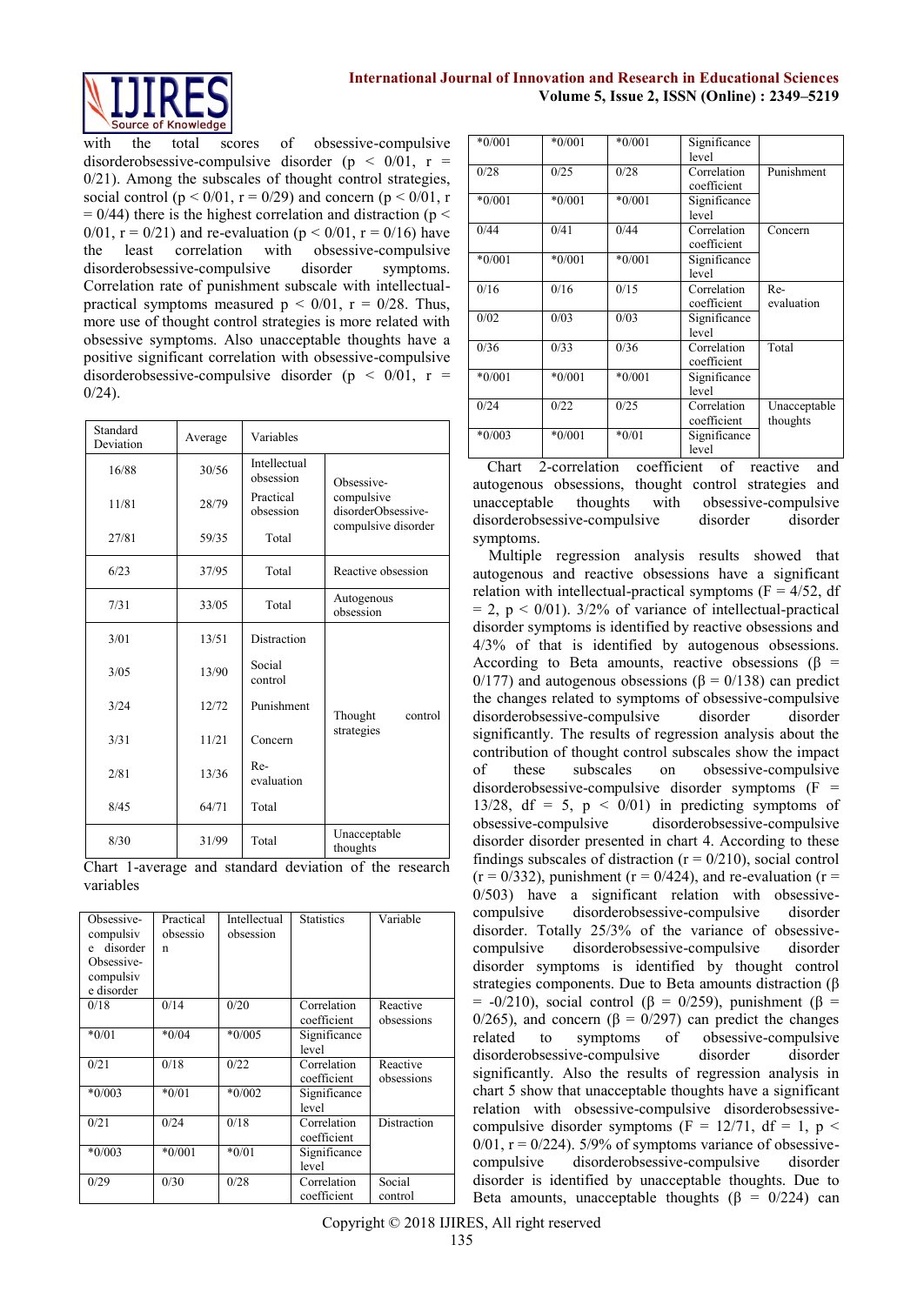

predict the changes related to symptoms of obsessivecompulsive disorderobsessive-compulsive disorder disorder significantly.

| P                       | T     | Standard     | Non-standard |       | ARS   | R <sub>2</sub> | R     |
|-------------------------|-------|--------------|--------------|-------|-------|----------------|-------|
|                         |       | coefficients | coefficients |       |       |                |       |
|                         |       | <b>BETA</b>  | SE.          |       |       |                |       |
| 0/001                   | 15/91 |              | 2/788        | 44/35 |       |                |       |
| 0/01                    | 2/58  | 0/179        | 0/053        | 0/138 | 0/027 | 0/032          | 0/179 |
| 0/14                    | 1/48  | 0/138        | 0/123        | 0/183 | 0/033 | 0/043          | 0/206 |
| $F = 4/52$ , $P = 0/01$ |       |              |              |       |       |                |       |

Chart 4-Multiple regression analysis results to predict the symptoms of obsessive-compulsive disorderobsessivecompulsive disorder disorder by autogenous and reactive obsessions.

| P     | T                         | Standard<br>coefficient<br>s | Non-standard<br>coefficients |         | R <sub>2</sub> | R     |
|-------|---------------------------|------------------------------|------------------------------|---------|----------------|-------|
|       |                           | <b>BETA</b>                  | <b>SE</b>                    | B       |                |       |
| 0/88  | 0/15                      |                              | 14/09                        | $-2/10$ |                |       |
| 0/003 | $-3/04$                   | $-0/210$                     | 0/637                        | 1/938   | 0/044          | 0/210 |
| 0/001 | 3/83                      | 0/259                        | 0/615                        | 2/357   | 0/110          | 0/332 |
| 0/001 | 4/12                      | 0/265                        | 0/552                        | 2/271   | 0/180          | 0/424 |
| 0/001 | 4/01                      | 0/297                        | 0/618                        | 2/480   | 0/242          | 0/492 |
| 0/09  | 1/70                      | 0/113                        | 652                          | 1/108   | 0/253          | 0/503 |
|       | $F = 13/28$ , $P = 0/001$ |                              |                              |         |                |       |

Chart 5- Multiple regression analysis results to predict the symptoms of obsessive-compulsive disorderobsessivecompulsive disorder disorder by thought control strategies.

|                           |      | Standard<br>coefficients | Non-standard<br>coefficients |       | ARS   | R <sub>2</sub> |       |
|---------------------------|------|--------------------------|------------------------------|-------|-------|----------------|-------|
|                           |      | <b>BETA</b>              | SE                           | В     |       |                |       |
| 0/002                     | 3/06 |                          | 7/57                         | 23/21 |       |                |       |
| 0/001                     | 3/57 | 0/244                    | 0/229                        | 0/817 | 0/055 | 0/0.59         | 0/224 |
| $F = 12/71$ , $P = 0/001$ |      |                          |                              |       |       |                |       |

# **V. DISCUSSION**

This research is on to determine the role of reactive and autogenous obsessions, thought control strategies, and unacceptable thoughts in predicting the symptoms of obsessive-compulsive disorderobsessive-compulsive disorder disorder in students. The results showed that the variables of reactive and autogenous obsession have a positive relation with obsessive-compulsive disorderobsessive-compulsive disorder disorder and can predict the changes related to the symptoms of obsessivecompulsive disorderobsessive-compulsive disorder disorder significantly. These findings are in harmony with the result of other studies. Reactive obsession is a really bad obsession that happens in the form of thoughts, tasks, or concerns about contamination, mistakes, accidents, or asymmetries that a foreign matter related to a threat causes (like touching the handle of a bathroom, seeing a messy desk). Autogenous obsession is bad and unreal thoughts, images or impulses that are perceived as a threat for the person, but they are unacceptable and control the person's thoughts. In contrast, reactive obsession is related to really bad thoughts, doubts, or concerns about contamination, accidents, asymmetries or irregularities. They are

considered fairly real and cause obvious actions that change an uncomfortable situation to a desirable one. In fact, both reactive and autogenous obsessions can be a powerful predictor for the symptoms of obsessivecompulsive disorderobsessive-compulsive disorder disorder. The frequency of reactive obsession is related to distress caused by obvious symptoms of OCD (like washing and checking) and the frequency of autogenous obsession is related to distress caused by damage motives. Lee and Kan found that autogenous obsession is related to OCD symptoms and reactive obsession is related to behavioral symptoms. Also the results show that there is a relational pattern between autogenous and reactive obsession with knowledge and correlated symptoms (like obsessive beliefs), that can be compared with previous investigations. According to DSM-5 criteria, the presence of one of the intellectual obsession or practical obsession is enough to cause obsessive-compulsive disorderobsessive-compulsive disorder disorder.

The results of this research showed that there is a positive relation in the relation between thought control strategies and the symptoms of obsessive-compulsive disorderobsessive-compulsive disorder. These strategies can predict the changes related to the symptoms of obsessive-compulsive disorder disorder significantly. These findings are in harmony with the results of investigations. People with obsessive-compulsive disorder disorder use more thought control strategies to reduce anxiety caused by obsession than usual people. According to cognitive-behavioral model of obsessive-compulsive disorder disorder, neutral behaviors are considered as an interface between intrusive thoughts and obsession. Controlling thoughts is one of the effective neutral behaviors in this model. Cognitive-behavioral theory suggests that efforts to control thoughts increase prominence, access, and frequency of intervening thoughts. According to cognitive-behavioral theory, paying attention to control thoughts and intrusive thoughts, individuals become more obsessive. More use of thought control strategies is more related on obsessive symptoms. Suppressing and inhibiting unpleasant thoughts causes increasing and returning the inhibited thought. Thought control strategies have correlation with obsessive-compulsive disorder disorder semiotics and people with obsessive-compulsive disorder disorder use these strategies with more frequency than healthy people. According to metacognitive model of obsession, thought control strategies play an important role in obsessive symptoms. Replacing coping strategies with maladaptive strategies can help control the symptoms of obsession. There is a significant positive relation between the thought control strategies and OCD symptoms in non-clinical population. Among the subscales of controlling thought, concern, social control, and punishment there is more significant relation with OCD symptoms. Although it is unknown which thought control connects disturbing thoughts to obsession, available sources support the concept of the importance of a better understanding of the relation between these two cognitive events.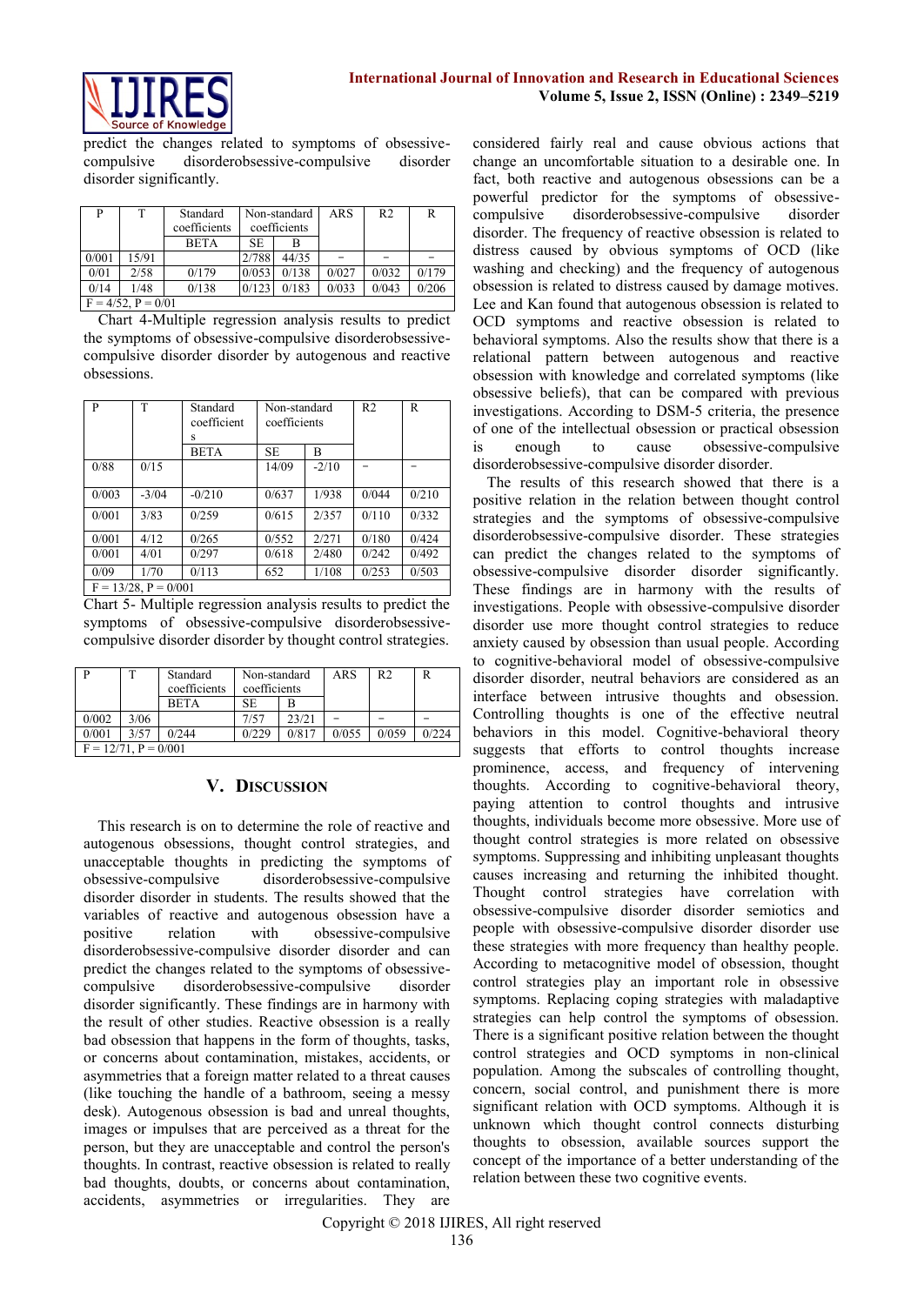

Also the results of this research showed that unacceptable thoughts have a positive relation with the symptoms of obsessive-compulsive disorder disorder and can predict the changes related to obsessive-compulsive disorder disorder significantly. The results of the investigations align with this research show that unacceptable thoughts play an important role in the incidence and persistence of obsessive-compulsive disorder and related intrusive symptoms. The person's beliefs (like trust amount) play an important role in making emotional disorders through guiding the focus on the inner processes (like doubt) about thought and memory abilities. According to this attitude, focus on inner processes, decreases the assurance that the person has done the right thing or done something special; as a result, doing more practice till the goal can be achieved is necessary. In the study of unwanted self-conscious thoughts, as a main feature of OCD, it was seen that some patients with this disorder believe that their unacceptable and unpleasant thoughts can impact on the events of the outer world. Irrational beliefs can be considered as a reason for obsessive-compulsive disorder disorder. Many researches showed a positive and significant relation between OCD symptoms and the merging of thoughts and considered it as a powerful predictor for OCD symptoms. The Rachman theory states that obsessions come from disastrous misunderstandings of disturbing thoughts; hence, obsession persists as long as these misunderstandings are continued. Velz thought that obsessive thoughts activate metacognitive beliefs about the meaning of thought. Jay Williams et al. showed that cognitive and metacognitive beliefs have a positive correlation with the symptoms of obsessive-compulsive disorder, but metacognitive areas have the strongest correlation with obsessive symptoms. Positive beliefs about concern, negative beliefs about uncontrollability, danger, and cognitive assurance are the important predictors of obsession symptoms.

The findings of this research have important practical implications in the planning of the treatment of and theorizing obsessive-compulsive disorder disorder. In terms of treatment, owing to these findings, identifying and changing unacceptable thoughts and thought control strategies should be considered in the treatment of obsessive-compulsive disorder disorder. Also, the questionnaires of this research can be used to identify the people that are in danger of obsessive-compulsive disorder disorder. The symptoms of obsessive-compulsive disorder can be prevented by making changes in unacceptable thoughts and maladaptive thought control strategies that are caused by acting on persisting of the symptoms of obsessive-compulsive disorder. At the theoretical level, these findings support metacognitive models. These theories state that beliefs on thought processes play an important role in cognitive processes caused by the symptoms of obsessive-compulsive disorder. Velz argues in his cognitive model that cognitive beliefs guide information process and cause ineffective evaluations and responses.

This research has some limitations that should be considered in the conclusion and generalization of results. The method of this research is a type of correlation studies that makes it difficult to come to a sound conclusion about these findings. Using self-assessment tool is one of the limitations of this research. This research was also conducted on a sample of students from Ardabil University of Medical Sciences. In generalization of results, one should be conscious; discontinuance of people with social base, economic base, using non-clinical sample, etc. were the other limitations of this research. Next researchers can help to clear the role of the variables in obsessive-compulsive disorder disorder by investigating the special variables with a wider statistical sample and also by investigating other obsessive patients. Using a structured interview method is better in meticulous identification of the obsessive-compulsive disorder disorder. Also researchers can investigate the relation between the variables in this research and those of obsessive-compulsive disorder disorder by investigating effective family, culture, and ethnic factors in obsessivecompulsive disorder disorder with more assurance.

#### **REFERENCES**

- [1] Abramowtiz, J. s., Franklin, M., Schwartz, s., & Furr, J. (2003). Symptom Presentation and Outcome of Cognitive-Behavior Therapy for Obsessive-Compulsive Disorder. Journal of Consulting and Clinical Psychology, 71, 1049-1057.
- [2] American Association of psychiatry*. Diagnostic and Statistical Manual of Mental disorders (4th ed., text rev.).* Washington: Dc: Author; 2000.
- [3] Amir N, Cashman L, Foa EB. Strategies of Thought Control in Obsessive-Compulsive Disorder. Behavior Research and Therapy. 1997; 35: 775-777.
- [4] Amiri, Ahmad, Pursharifi, Hamid, Ghasempur, Abdolah (2012). The Relation between Thought Merging Beliefs and Thought Control Strategies with Compulsive Obsessive Symptoms in Non-Clinical Population. Urumiye Medical Journal, 23 (4), 2012, September and December, 354-362.
- [5] Angst, J., Gamma, A., Endrass, J., Ajdacic, V., Eich, D. (2004). Acritical Evaluation of Obsessive – Compulsive Disorder Subtypes, Sumptoms versus Mechanism Clinpsycho Rev. 24 (3): 283-373.
- [6] Bound et al. Dose Meta-Cognition or Responsibility Predict Obsessive-Compulsive Symptoms: A Test of the Metacognitive Model.
- [7] Bourons et al. (1996). Unwanted Intrusive Thoughts: Cultural, contextual and Characterological Determinants of Diversity. Journal of Obsessive-Compulsive and Related Disorders, volume 3, issues. April 1996, page 193-204.
- [8] Clarc DA, Purdon C. New Perspectives for a Cognitive Theory of Obsessions. Australian Psychologist. 1993; 28: 161-167.
- [9] Clark, D.M., R Purdon, c. (2004). *Cognitive Theory and Therapy of Obsession Compulsions*. In. M.A. Reineck, & D.A. Clark, Cognitive Therapy Across the Life's Pan: Evidence and Practice (pp. 91-115).
- [10] Delavar, Ali (2009). Research Methods in Psychology and Educational Sciences. 4<sup>th</sup> Edition, Virayesh Publicationss: Tehran, Iran.
- [11] Esmail Torkanburi, Yaghub (2013). Obsession Irrational Beliefs in People with Intellectual-Practical obsession. Donyaye Salamat Professional Medical Journal
- [12] Foa, E. B., Huppert, J. D., Leibergs, S., Langner, R., Hajcak, G., & Salkovskis, P.M. (2002). The Obsessive-Compulsive Inventory: Development and Validation of a Short Version. Psychological Assessment, 14, 485-496.
- [13] Ganji, Mahdi (2013). Psychopathology (according to DSM-5). Savalan Publicationss: Tehran, Iran.